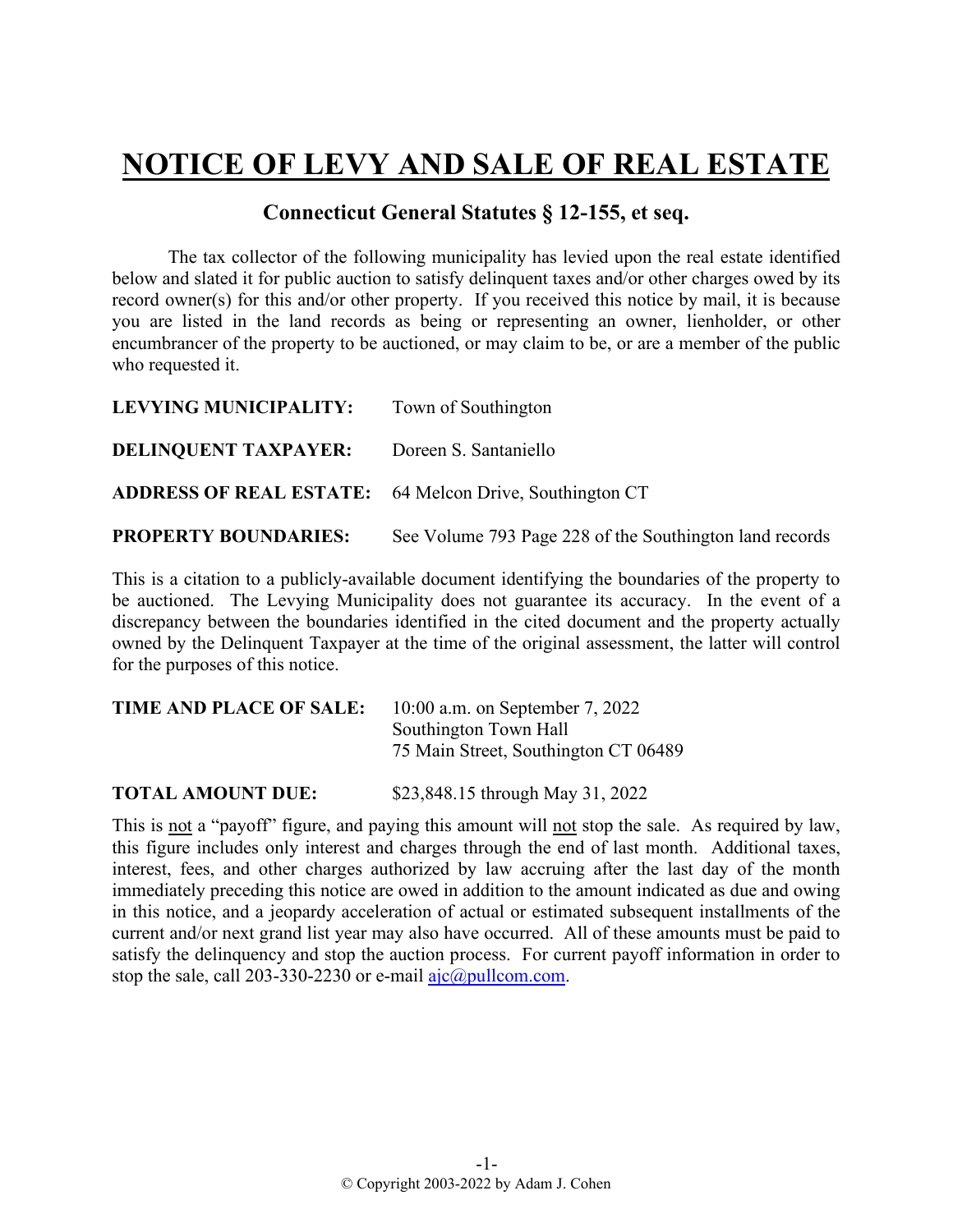**SURVIVING ENCUMBRANCES:** This property will be sold "free and clear" to the winning bidder subject only to: (1) taxes and water/sewer charges laid by the levying municipality which were not yet due and payable at the time of the levy, which is the date accompanying the signature on the first notice of this sale filed in the land records, except as are recovered from the sale; (2) the accrued taxes and water/sewer charges of any other governmental authority against this property; (3) any federal lien recorded until 30 days before the date which is six months after the auction date, except as extinguished pursuant to federal law; (4) easements, covenants and restrictions in favor of other parcels of land predating the time of the levy; (5) solely to the extent any of the delinquencies identified above was assessed on property other than the property to be sold, all encumbrances perfected before this notice was recorded; (6) interests exempt from levy and sale under the Constitution and laws of the United States; (7) the interest of any person or such person's predecessors in title for whom notice of the sale was not sent as required by law, and who had a right to such notice, and who did not in fact know of it within six months thereafter, until expiration of the limitation deadline in C.G.S. § 12-159b; (8) any monetary encumbrance recorded between June 10, 2022 and the date the first notice of this sale was filed in the land records, unless its holder is notified of the tax sale as required by law or in fact knew of it within six months thereafter; (9) any other interest not foreclosed by this tax sale procedure under state law; and (10) the effect of any federal, state, or local law and the restrictions and conditions in the tax sale notices and announced at the auction.

**PERSONS TO WHOM THIS NOTICE IS SENT:** The following persons are, or may claim to be, or may represent, the known holders of choate interests which will be affected by the sale. Absent payment in full before the auction or valid redemption within six months thereafter, the respective titles, mortgages, liens, restraints on alienation, and other encumbrances in this property in favor of all persons with actual or constructive notice thereof shall be extinguished.

Doreen S. Santaniello 64 Melcon Drive Southington, CT 06489